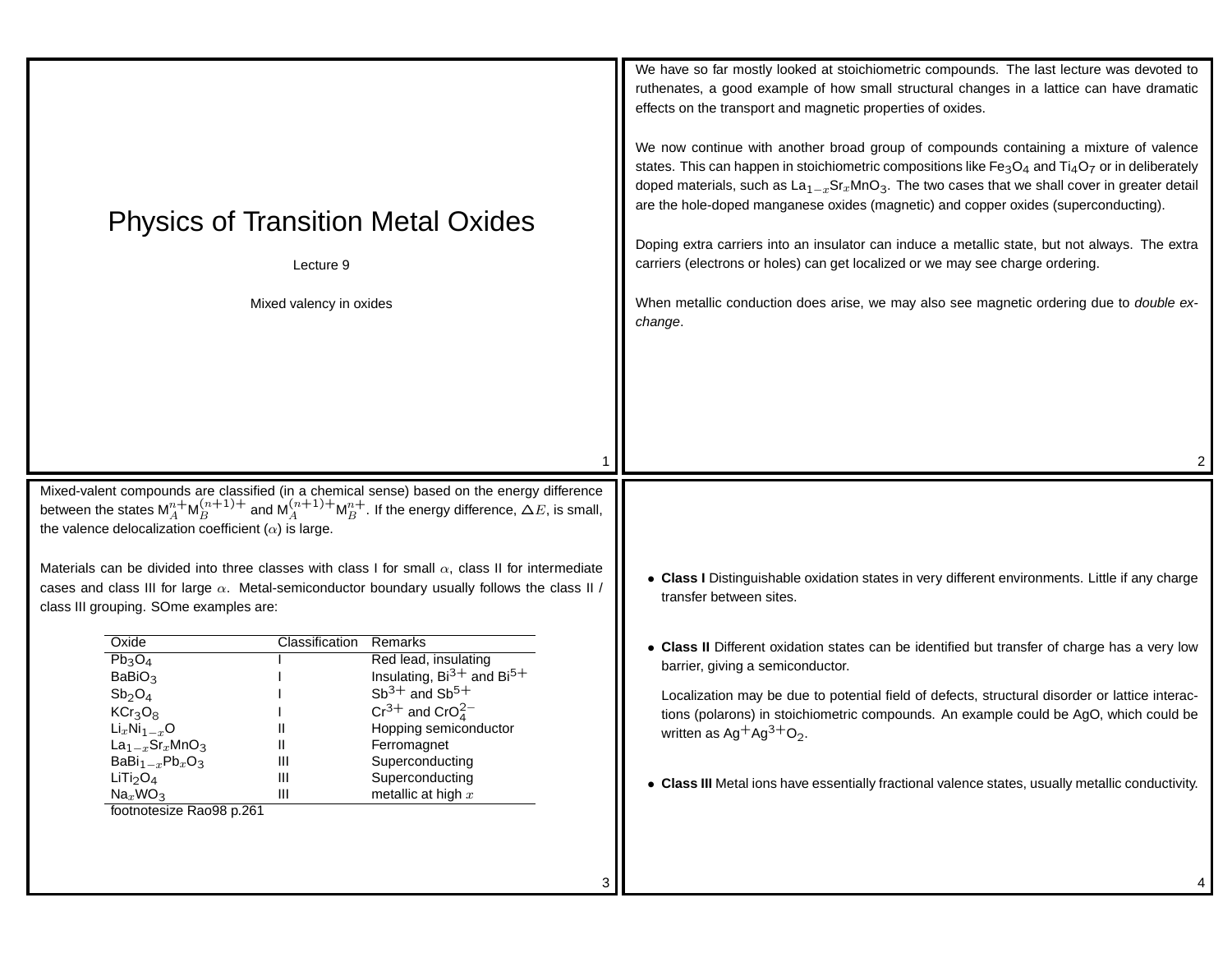## $Fe<sub>3</sub>O<sub>4</sub>$

It is obvious from the formula that this material contains both  $\rm Fe^{2+}$  and  $\rm Fe^{3+}$  ions (one Fe<sup>2+</sup> and two Fe<sup>3+</sup> per formula unit). Two different Fe-O distances: Fe<sup>3+</sup>-O=1.888Å and  $Fe^{3+}/Fe^{2+}$ -O=2.058Å.

> $Fe<sub>3</sub>O<sub>4</sub>$  is an *inverse spinel*. Spinels contain both tetrahedral and octahedral sites for the transition metal ions. In normal spinels, like MgAl<sub>2</sub>O<sub>4</sub>, the 3+ ions are in the octahedral sites. In an inverse spinel, the 2+ ions go into the octahedral sites, pushing half of the 3+ ions into the tetrahedral sites.

$$
Mg^{2+}[Al_2^{3+}]O_4
$$
  
Fe<sup>3+</sup>[Fe<sup>2+</sup>Fe<sup>3+</sup>]O<sub>4</sub>

where [..] marks the octahedral ions.

Figure removed due to copyright restrictions

Mössbauer spectroscopy of Fe measures transitions between a spin 3/2 excited state and <sup>a</sup> spin 1/2 ground state of the Fe nu- $\frac{3/2}{\Lambda}$   $\downarrow$  1.12 MHz cleus. Levels are split due to <sup>a</sup> hyperfine magnetic field of up to 50 T. A Total of six allowed transitions need to be considered.  $-3/2$   $21.3$  MHz The absolute position of the spectrum depends on the isomer (or chemical) shift which depends on the eletronic configuration of an 37 MHz atom or ion. The splittings shown here are calculated for <sup>a</sup> 27 T hyperfine field. Excited state lifetime is 141 ns.

> Magnetite has <sup>a</sup> peculiar transition at around 120 K, the Verwey transition. The high-temperature Mössbauer spectrum shows two magnetic components: low-energy sextet belongs to  $Fe<sup>3+</sup>$  in the tetrahedral sites (49.1 T). The higher-energy sexted is due to  $Fe<sup>2+</sup>$  and  $Fe<sup>3+</sup>$  ions in the octahedral sites, average hyperfine field 45.3 T. The two valence states can not be separated on the measurement timescale of 141 ns.

> At 77 K (below transition) we have two sextets with fields of 50.3 T (Fe<sup>3+</sup> in tetrahedral and octahedral sites) and 48 T (Fe<sup>2+</sup> in octahedral sites).

The octahedral sites in Fe<sub>3</sub>O<sub>4</sub> thus contain an equal number of 2+ and 3+ ions. Electrical conductivity 200(Ω cm)<sup>-1</sup> is due to a hopping mechanism between the 2+ and 3+ sites. Mobility is very low, around 1 cm<sup>2</sup>V<sup>-1</sup>s<sup>-1</sup>, the mean-free path is close to the Fe-Fe distance.

$$
\begin{array}{cc}\n\begin{array}{ccc}\n\downarrow & \downarrow \\
\downarrow & \downarrow \\
\downarrow & \downarrow \\
\end{array}\n\end{array}
$$

 $Fe<sup>2+</sup> (d<sup>6</sup>)$ 

Fe ions prefer <sup>a</sup> high-spin state. In order to keep the high-spin state for the final 3+ ion, the minority spin has to move. The receiving  $Fe^{3+}$  therefore has to have a spin parallel to the original Fe ion, i.e. ferromagnetic order. Otherwise we violate the Pauli exclusion principle and would have to pay <sup>a</sup> large energy penalty  $F e^{3}$  (d<sup>5</sup>) by flipping the spin (eV order).

Neutron diffraction shows that the octahedral sites are indeed ferromagnetically ordered. The crystal as a whole is *ferrimagnetic* because the Fe ions in the tetrahedral sites have spins antiparallel to those in the octahedral sites. The tetrahedral sites apparently do not contribute to conductivity. The interaction between the tetrahedral and octahedral sites follows the superexchange mechanism that is very common in insulating oxides.

Mössbauer measurements in external fields of  $\approx$ 1 T can be used to determine spin orientations and show that spins in tetrahedral sites orient opposite to an external field while the octahedral sites magnetize in parallel with external fields.

The absorption peaks of the octahedral (mixed-valent) sites are broader than those of tetrahedral sites. This appears to be due to electron hopping between  $Fe^{2+}$  and  $Fe^{3+}$  at a (calculated) time scale of  $\tau = 1.1$  ns.

> Figure removed due to copyright restrictions

Below transition temperature the hopping stops and the two Fe valence states can be distinguished. The crystal also becomes slightly orthorhombic and heavily twinned  $(c<sub>z</sub> - c<sub>z</sub>)$ axis can point in three directions), top plot. External magnetic field can be used during cooling to remove the  $c$ -axis twinning, leaving only an  $a - b$ -axis twinning (middle plot). This shows that there are at least 4 components for the ctahedral site Fe, two for Fe<sup>2+</sup> and two for Fe<sup>3+</sup>. Apparently there is partial charge ordering, with an effective unit cell doubling, but the precise structure is not known.

Greenwood71

7

5

Figure removed due to copyright restrictions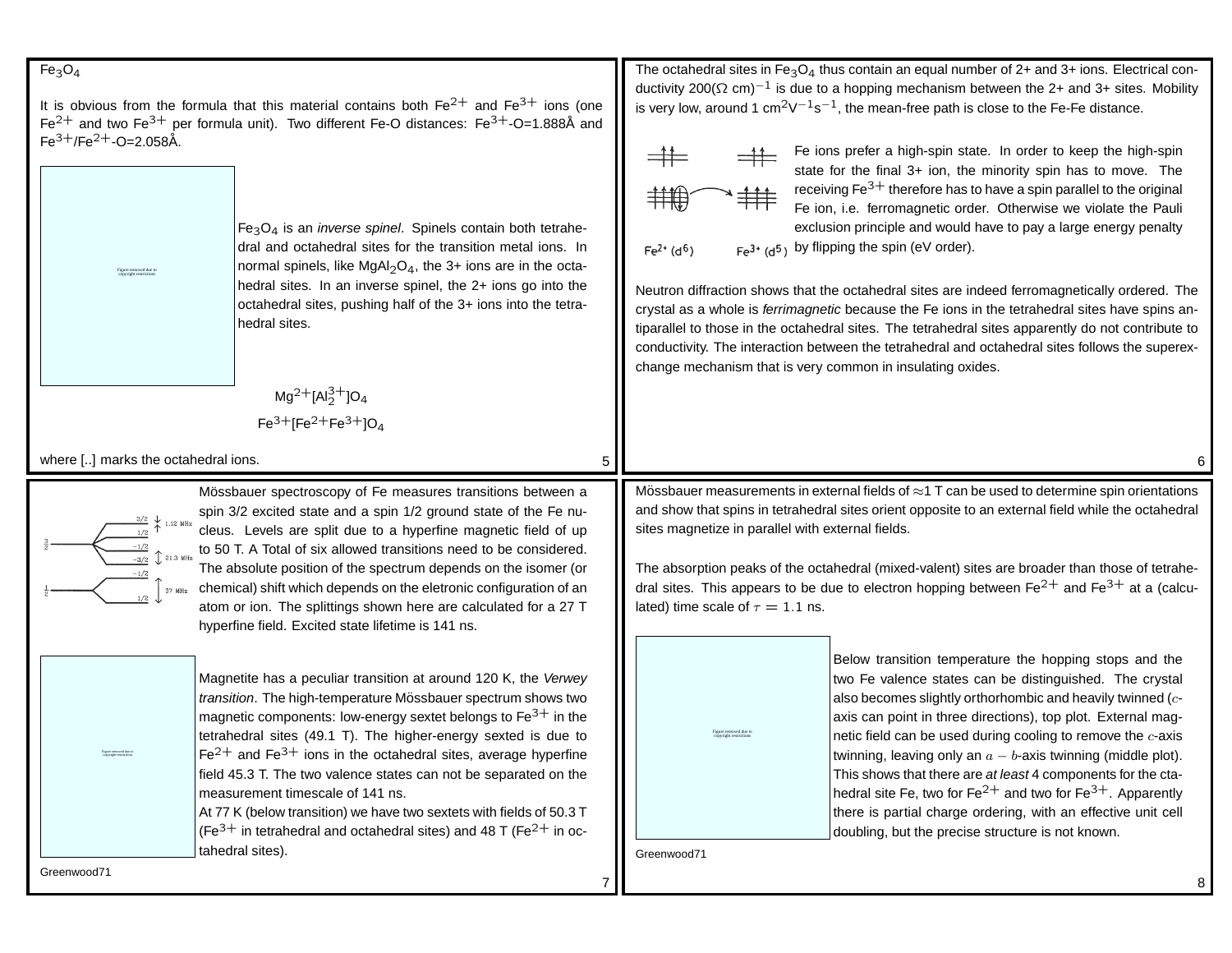| The loss of magnetic order occurs over a tempera-<br>ture range of several tens of degrees according to<br>Mössbauer spectroscopy. The resistive transition is<br>always much sharper. the transport properties are<br>Figure removed due t<br>also very sensitive to local disorder caused by slight<br>stoichiometry deviations.<br>The plot shows resistivity for $Fe_{3(1-\delta)}O_4$ with<br>$\delta$ values: a=-0.00053, b=-0.00017, c=0.00021,<br>$d=0.00018$ , e=0.00069, f=0.0017, g=0.0050,<br>Rao98 p.262<br>h=0.0068, i=0.0097.<br>In some cases it is impossible to see from the formula itself that the material has mixed-valent<br>ions. We already saw AgO. Another example is CaFeO <sub>3</sub> , a paramagnetic perovskite at room<br>temperature.<br>Below 115 K CaFeO <sub>3</sub> becomes semiconducting and the |                                                                                                                                                                                                                                                   | should occur in CaFeO <sub>3</sub> are not well understood. | Charge disproportionation appears to occur when the parent ion, such as $Fe4+$ has an un-<br>paired $e_q$ electron and the two final ionic states (like Fe <sup>3+</sup> and Fe <sup>5+</sup> ) have a very large differ-<br>ence in ionic radius. CaFeO <sub>3</sub> apparently does not show a Jahn-Teller distortion, which would<br>indicate that the $e_q$ electron is delocalized in a band-like state. The structural distortions that |
|------------------------------------------------------------------------------------------------------------------------------------------------------------------------------------------------------------------------------------------------------------------------------------------------------------------------------------------------------------------------------------------------------------------------------------------------------------------------------------------------------------------------------------------------------------------------------------------------------------------------------------------------------------------------------------------------------------------------------------------------------------------------------------------------------------------------------------------|---------------------------------------------------------------------------------------------------------------------------------------------------------------------------------------------------------------------------------------------------|-------------------------------------------------------------|-----------------------------------------------------------------------------------------------------------------------------------------------------------------------------------------------------------------------------------------------------------------------------------------------------------------------------------------------------------------------------------------------------------------------------------------------|
| tionation<br>U.                                                                                                                                                                                                                                                                                                                                                                                                                                                                                                                                                                                                                                                                                                                                                                                                                          | Mössbauer spectrum indicates the presence of charge dispropor-<br>$2Fe^{4+} = Fe^{3+} + Fe^{5+}$<br>This reaction would need about 20 eV of extra energy in gas<br>phase! In a crystal, this would correspond to a negative Hubbard<br>9          |                                                             | 10                                                                                                                                                                                                                                                                                                                                                                                                                                            |
| Hole-doped manganites                                                                                                                                                                                                                                                                                                                                                                                                                                                                                                                                                                                                                                                                                                                                                                                                                    |                                                                                                                                                                                                                                                   |                                                             |                                                                                                                                                                                                                                                                                                                                                                                                                                               |
|                                                                                                                                                                                                                                                                                                                                                                                                                                                                                                                                                                                                                                                                                                                                                                                                                                          | This group contains compounds like $La_{1-x}A_xMnO_3$ , where A is a divalent element like Sr. The<br>doping limits are LaMnO <sub>3</sub> (Mn <sup>3+</sup> ) and SrMnO <sub>3</sub> (Mn <sup>4+</sup> ), both are antiferromagnetic insulators. | $La_{1-x}$ Sr <sub>x</sub> MnO <sub>3</sub>                 |                                                                                                                                                                                                                                                                                                                                                                                                                                               |
|                                                                                                                                                                                                                                                                                                                                                                                                                                                                                                                                                                                                                                                                                                                                                                                                                                          | LaMnO <sub>3</sub> has an unusual cooper-<br>ative Jahn-Teller distortion, giv-<br>ing an in-plane ferromagnetic or-                                                                                                                              | ligure removed due to<br>copyright restrictions             | Looking at the filling of $d$ -levels, we see that the single $e_q$ electron<br>can hop between ferromagnetically aligned Mn sites. The $t_{2g}$<br>levels behave essentially as localized core levels.                                                                                                                                                                                                                                       |
|                                                                                                                                                                                                                                                                                                                                                                                                                                                                                                                                                                                                                                                                                                                                                                                                                                          | der and an out-of-plane antifer-<br>romagnetic order, i.e. an A-type<br>antiferromagnet.                                                                                                                                                          | interactions:                                               | The first theoretical analysis for manganites was given by Zener. He looked at the following                                                                                                                                                                                                                                                                                                                                                  |
| Cox92 p.182                                                                                                                                                                                                                                                                                                                                                                                                                                                                                                                                                                                                                                                                                                                                                                                                                              |                                                                                                                                                                                                                                                   |                                                             | The system now has both localized $(t_{2q})$ and mobile $(e_g)$                                                                                                                                                                                                                                                                                                                                                                               |
| As Sr is aded to the compound, at about $La0.8Sr0.2MnO3$ , the material becomes ferromagnetic<br>with a $T_C$ of 300 to 400 K and at the same time the Jahn-Teller distortion disappears, i.e. the<br>$e_q$ electrons are no longer localized.<br>11                                                                                                                                                                                                                                                                                                                                                                                                                                                                                                                                                                                     |                                                                                                                                                                                                                                                   | Figure removed due to<br>copyright restrictions             | electrons. Important couplings are the Hund coupling $J_H$ ,<br>hopping t, and antiferromagnetic direct exchange $J_{\text{AF}}$ .<br>12                                                                                                                                                                                                                                                                                                      |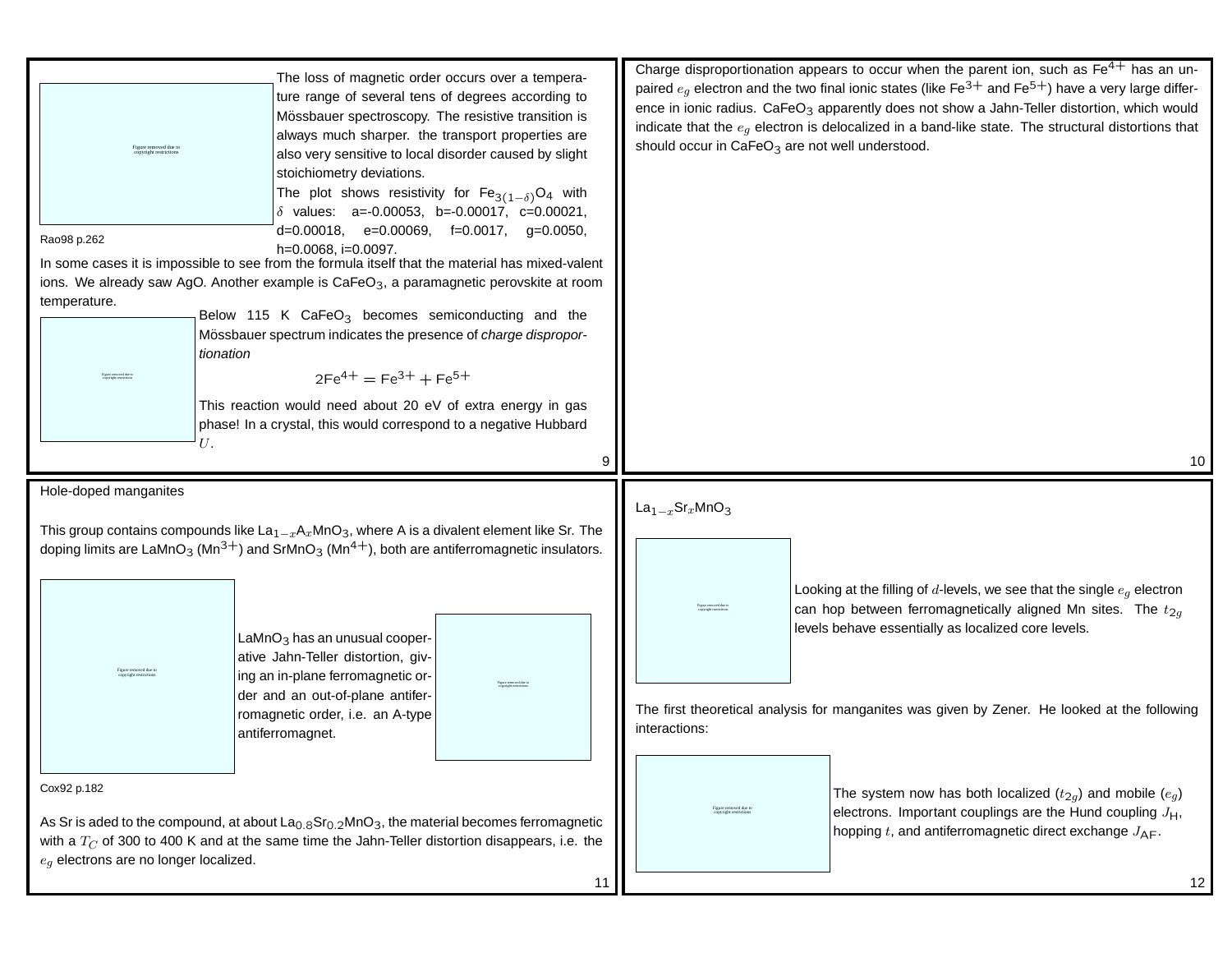| There are three basic assumptions<br>1. Interaction within an ion is strong, meaning that the carrier spin must be parallel with the                                                                                                                                                                                                                                                                                                                                                                                                                                                                                                                                                                                                                           |                                                                                                                                                                                                                                                                                                                                                                                                                                                                                                                                                                                                                                                                                                                                                                                                                  |  |
|----------------------------------------------------------------------------------------------------------------------------------------------------------------------------------------------------------------------------------------------------------------------------------------------------------------------------------------------------------------------------------------------------------------------------------------------------------------------------------------------------------------------------------------------------------------------------------------------------------------------------------------------------------------------------------------------------------------------------------------------------------------|------------------------------------------------------------------------------------------------------------------------------------------------------------------------------------------------------------------------------------------------------------------------------------------------------------------------------------------------------------------------------------------------------------------------------------------------------------------------------------------------------------------------------------------------------------------------------------------------------------------------------------------------------------------------------------------------------------------------------------------------------------------------------------------------------------------|--|
| local ionic spin.<br>2. Carriers do not change their spin while moving in the lattice, i.e. they can only hop from<br>site to site if the ionic spins at these sites are parallel. If spins of neighboring ions are not<br>parallel, a hopping electron would need extra energy, comparable to the Hund coupling.<br>3. Carriers participate in the ionic binding and therefore lower the total energy of the system.<br>This is how the ferromagnetic order gets stabilized. Direct coupling between d-orbitals<br>of metal ions is not possible due to the large distance. Direct coupling would result in<br>antiferromagnetic order anyway $(J_{AF})$ .                                                                                                    | Spins don't always need to be exactly parallel or antiparallel. In<br>general, the spin orientation would affect the hopping probability<br>$t_{\text{eff}} = t \cos \frac{\theta}{2}$ . This would explain the behavior of spin-canted<br>states, which would explain the coexistence of ferromagnetic and<br>antiferromagnetic features. This assumption is not necessarily<br>valid if we have phase separation.                                                                                                                                                                                                                                                                                                                                                                                              |  |
| Zener originally argued that electron hopping must occur through<br>a ligand (like oxygen) involving two electrons. the mechanism<br>was therefore called double exchange.<br>13                                                                                                                                                                                                                                                                                                                                                                                                                                                                                                                                                                               | 14                                                                                                                                                                                                                                                                                                                                                                                                                                                                                                                                                                                                                                                                                                                                                                                                               |  |
| Tolerance factor                                                                                                                                                                                                                                                                                                                                                                                                                                                                                                                                                                                                                                                                                                                                               | $La_{0.75}Ca_{0.25}MnO_3$                                                                                                                                                                                                                                                                                                                                                                                                                                                                                                                                                                                                                                                                                                                                                                                        |  |
| Defined as<br>$\Gamma = \frac{d_{\mathsf{A}-\mathsf{O}}}{\sqrt{2} d_{\mathsf{Mn}-\mathsf{O}}}$<br>$d_{A-O}$ is the distance between an A-site di- or trivalent ion from the nearest oxygen.<br>$d_{\text{Mn}-\text{O}}$ is the distance between Mn ions and the closest oxygen.<br>In a perfect cubic perovskite, $d_{\text{Mn-O}} = 1$ and $d_{\text{A-O}} = \sqrt{2}$ .<br>The tolerance factor is thus $\Gamma = 1$ .<br>If the A-site ion is too small, oxygens would move closer to the cube center. In that case $\Gamma < 1$<br>and the Mn-O bond angle drops below $180^\circ$ . This also reduces the hopping rate (drops to zero<br>when bond angle is $90^{\circ}$ ). In general, $\Gamma < 1$ results in stronger charge localization due to lower | The magnetization is very low unless an external field is<br>applied. This is due to domain formation, i.e. a bulk mag-<br>netic moment appears if an external field is used to wipe<br>away all the domain boundaries. Without an external field<br>the lattice contains many randomly oriented magnetic do-<br>mains.<br>Strong magnetic fields (4 T) can cause a significant polar-<br>ization even above the Curie point.<br>The resisitivity curve shows an insulating behavior above<br>$T_C$ . This behavior cannot be explained simply by in-<br>creased scattering of $e_q$ electrons from misaligned spins.<br>The insulator-to-metal transition clearly occurs at the same<br>temperature as magnetic ordering. Even at very low tem-<br>peratures the conductivity of the metallic state is not very |  |
| mobility.<br>15                                                                                                                                                                                                                                                                                                                                                                                                                                                                                                                                                                                                                                                                                                                                                | good, at around 1 m $\Omega$ cm.<br>The resistivity also depends on the magnetic field. As shown in the bottom plot, the magnetic<br>field seems to affect the insulating phase more than the metallic phase. But still, around 30%<br>magnetoresistance effect remains even at low temperatures, i.e. the ferromagnetic ordering is<br>not ideal.<br>16                                                                                                                                                                                                                                                                                                                                                                                                                                                         |  |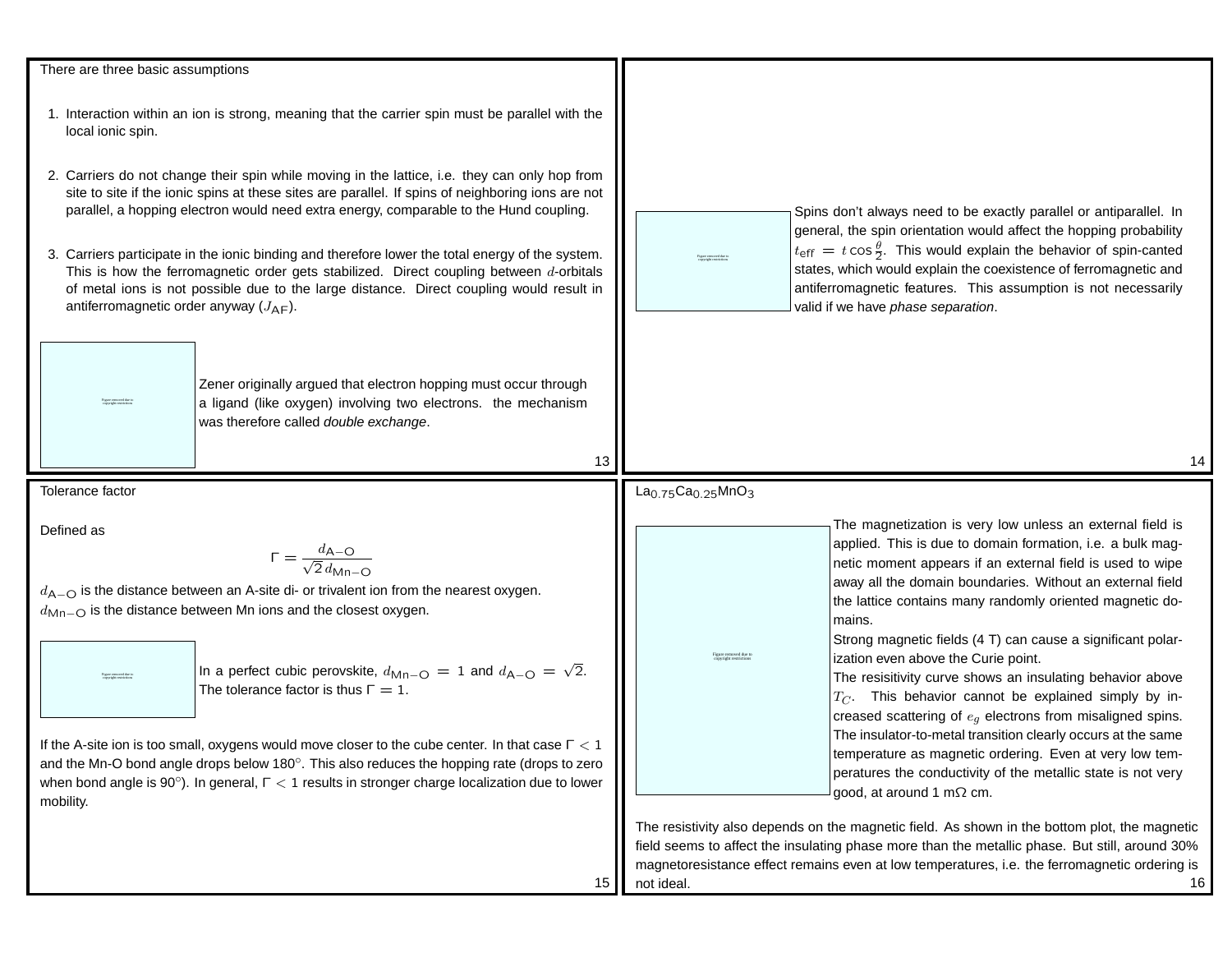| Magnetoresistance                                                                                                                                                                                                                                                                                                                                                                                                                                                                                                                     | At a higher doping level the magnetic behavior is quite different                                                                                                                                                                                                                                                                                                                                                                                                                                                                                                                                                                                                                                                                                                                                    |
|---------------------------------------------------------------------------------------------------------------------------------------------------------------------------------------------------------------------------------------------------------------------------------------------------------------------------------------------------------------------------------------------------------------------------------------------------------------------------------------------------------------------------------------|------------------------------------------------------------------------------------------------------------------------------------------------------------------------------------------------------------------------------------------------------------------------------------------------------------------------------------------------------------------------------------------------------------------------------------------------------------------------------------------------------------------------------------------------------------------------------------------------------------------------------------------------------------------------------------------------------------------------------------------------------------------------------------------------------|
| A fairly large magnetoresistance effect was found<br>in Nd <sub>0.5</sub> Pb <sub>0.5</sub> MnO <sub>3</sub> the magnitude of the effect is<br>Figure removed due to<br>copyright restrictions<br>comparable to the so-called giant magnetoresis-<br>tance (GMR) devices (magnetic multilayers).                                                                                                                                                                                                                                      | It is clear from the magnetization plot of<br>La <sub>1-x</sub> Ca <sub>x</sub> MnO <sub>3</sub> ( $x \approx 0.5$ ) that the crystal<br>becomes antiferromagnetic at around 150 K. Above<br>this temperature we see ferromagnetic behavior,<br>Figure removed due to<br>which extends well above room temperature (see<br>inset). The susceptibility of a ferromagnet should<br>behave as<br>$\chi \sim \frac{1}{T-\theta}$                                                                                                                                                                                                                                                                                                                                                                         |
| effect<br>found<br>in.<br>even<br>larger<br>was<br>an<br>$La_{0.67}Ca_{0.33}MnO_3.$<br>If the Mr ratio is defined<br>as<br>$\frac{\Delta R}{R} = \frac{R_{\rm H} - R_0}{R_{\rm H}},$<br>Figure removed due to<br>opyright restriction<br>then this figure shows an effect of around 1500% at<br>200 K. A value of around 1000000% has been found<br>in Nd <sub>0.7</sub> Sr <sub>0.3</sub> MnO <sub><math>\delta</math></sub> at 60 K in afield of 8 T. These are<br>the colossal magnetoresistance (CMR) effect mate-<br>rials<br>17 | where $\theta$ is a constant. Susceptibility is related to magnetization $\chi \sim M/H$ . A plot of $1/M$<br>should thus be a linear function $(T - \theta)$ , dropping to zero at $T = \theta$ . A positive $\theta$ would indicate<br>the presence of ferromagnetism. $\theta < 0$ would be a sign of antiferromagnetism.<br>18                                                                                                                                                                                                                                                                                                                                                                                                                                                                   |
| The antiferromagnetic transition is very sharp and<br>is accompanied by a change in the lattice con-<br>stants, although the unit cell volume remains con-<br>stant. Such a distortion can be caused by Jahn-<br>Teller modes $Q_2$ and $Q_3$ , which preserve the vol-<br>ume of the octahedron.<br>Figure temperature<br>Figure removed due to<br>Figure removed due to<br>copyright restrictions<br>PRL 75 (1995) 4488                                                                                                             | $La_{1-x}Ca_xMnO_3$ magnetgic phase diagram<br>This material is a good ferromagnet and can be stud-<br>ied over a full doping range of $x = 0$ to 1. This is an<br>intermediate bandwidth manganite.<br>the diagram is dominated by a metallic ferromag-<br>netic phase at low temperature (double exchange)<br>Figure removed due to<br>copyright restrictions<br>and a wide charge-ordered state, which appears to<br>be orbital-ordered as well.<br>At low fields we get a ferromagnetic insulator (FI), a<br>charge-ordered phase (CO), and a canted antiferro-<br>magnet (CAF) phase. The structure of the canted<br>phase may actually consist of FM and AF phases.<br>Science 283 (1999) 2034<br>The large magnetoresistance effect occurs always at the boundaries of the metallic ferromag- |
| We thus have a simultaneus structural, magnetic, and electronic phase transition!<br>19                                                                                                                                                                                                                                                                                                                                                                                                                                               | netic phase<br>20                                                                                                                                                                                                                                                                                                                                                                                                                                                                                                                                                                                                                                                                                                                                                                                    |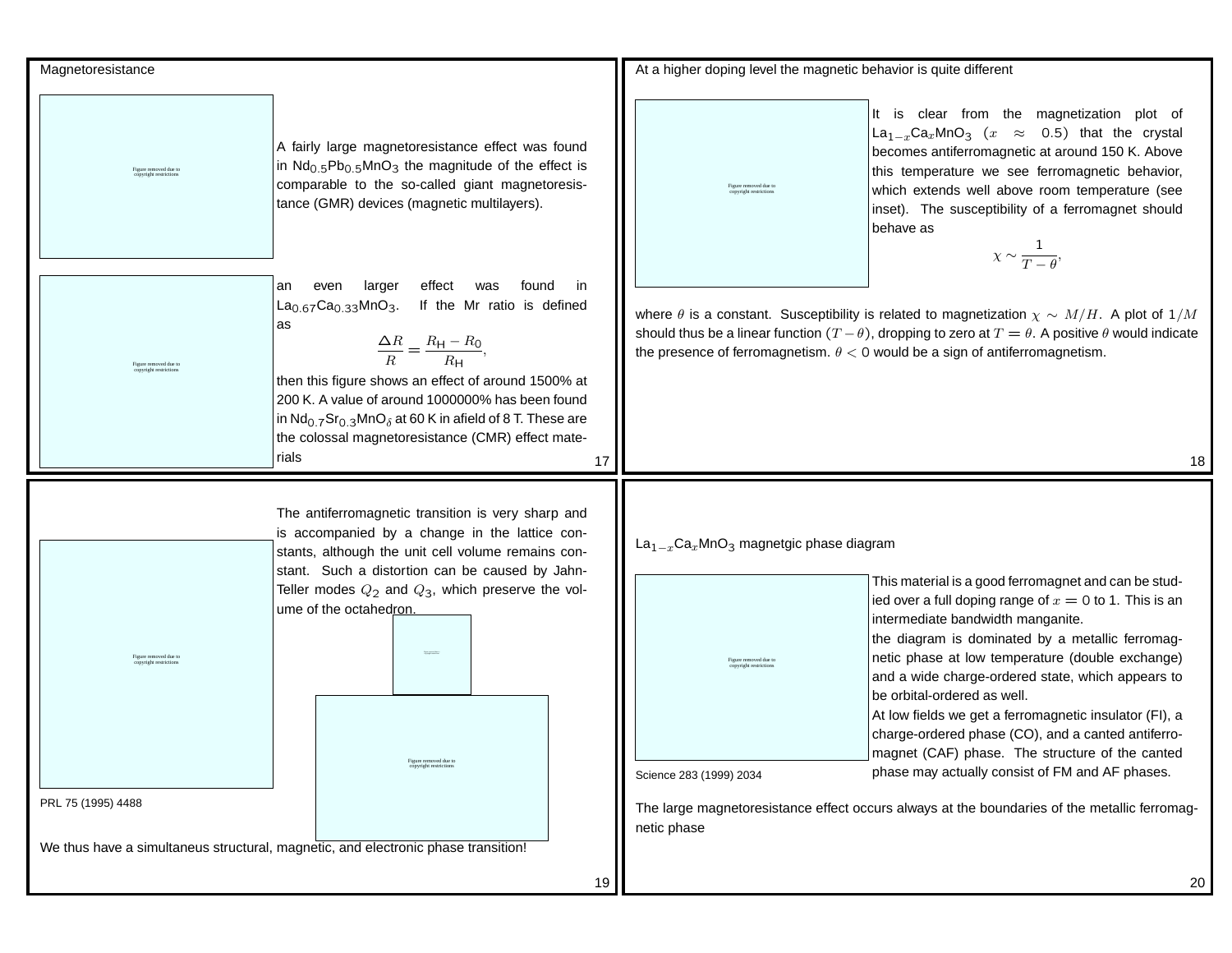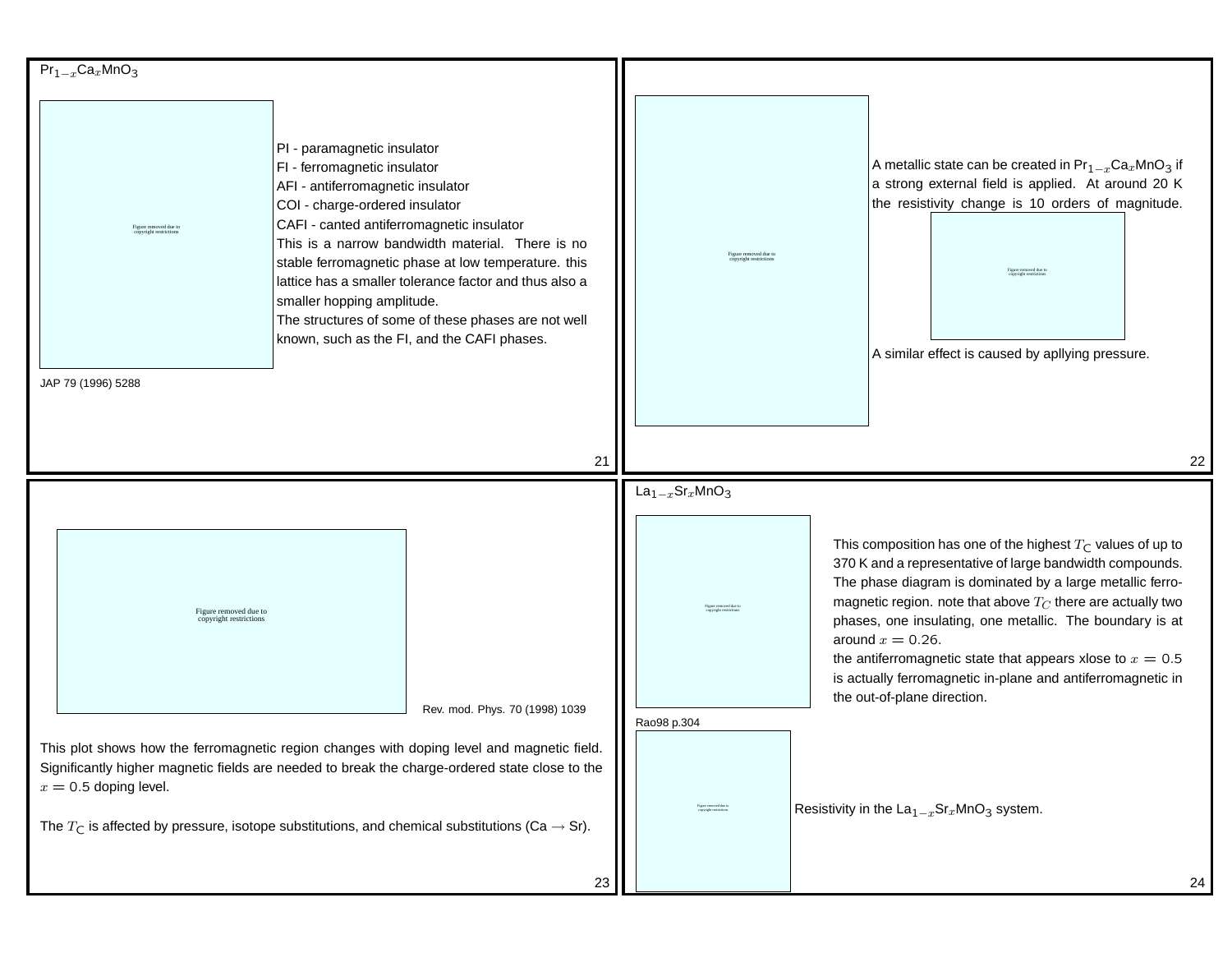|             |                                                 |                                                                                                                                                                                                                                                                                                                           | aration.                                        | One way of analyzing the magnetic structure of hole-doped systems is to consider phase sep-                                                                                                                                                                                                                                  |
|-------------|-------------------------------------------------|---------------------------------------------------------------------------------------------------------------------------------------------------------------------------------------------------------------------------------------------------------------------------------------------------------------------------|-------------------------------------------------|------------------------------------------------------------------------------------------------------------------------------------------------------------------------------------------------------------------------------------------------------------------------------------------------------------------------------|
|             | Figure removed due to<br>copyright restrictions | Charge ordering in manganites ap-<br>pears to be governed by the width of<br>the $e_q$ band, which is determined by<br>the average radius of the A-site cations<br>(the tolerance factor). when $r_A$ is large,<br>like $\text{La}_{1-x}\text{Sr}_x\text{MnO}_3$ , we get strong fer-<br>romagnetism and no CO phases. As | Figure removed due to                           | This<br>shows<br>transmission<br>a<br>electron<br>microscope<br>image<br>of<br>$Nd_{1/2}Ca_{1/2}(Mn_{0.97}Cr_{0.03})O_3$<br>obtained<br>from a charge-ordered lattice reflection.<br>Bright parts are the CO phase, dark parts are<br>the FM phase.                                                                          |
|             |                                                 | the size drops, we first get a transition<br>from FM to CO phase upon cooling, as<br>in $Nd_{1/2}Sr_{1/2}MnO_3$ . When $r_A$ is very<br>small, as in $Nd_{1/2}Ca_{1/2}MnO_3$ , we get                                                                                                                                     | PRB 60 (1999) 9220                              | A diagram of what could happen is shown here. The black                                                                                                                                                                                                                                                                      |
| Rao98 p.310 |                                                 | only CO and no FM phase at all.                                                                                                                                                                                                                                                                                           | Figure removed due to<br>copyright restrictions | regions are the CO part. White parts are FM domains.<br>In zero field all domains are randomly oriented. Even a<br>small external field could orient the small domains, improv-<br>ing conductivity.                                                                                                                         |
|             |                                                 | 25                                                                                                                                                                                                                                                                                                                        | nature 399 (1999) 560                           | 26                                                                                                                                                                                                                                                                                                                           |
|             | Figure removed due to<br>copyright restrictions | Similar<br><b>TEM</b><br>οf<br>images<br>$La_{5/8-y}Pr_{y}Ca_{3/8}MnO_3.$<br>in this case<br>the charge-disordered ferromagnetic phase<br>is dark. Figure (b) is showing only the CO<br>state at low temperature. Above the ordering<br>temperature, charge disordered domains<br>start to appear (c).                    | Figure removed due to                           | The shapes of nanoscale phase-separated domains<br>are also important. A simple division of a sam-<br>ple into two regions is not realistic due to a huge<br>Coulomb penalty. More realistic choices are dots or<br>lines (stripes). The search for specific geometric or-<br>dering of domains is an active field of study. |
|             |                                                 | 27                                                                                                                                                                                                                                                                                                                        |                                                 | 28                                                                                                                                                                                                                                                                                                                           |